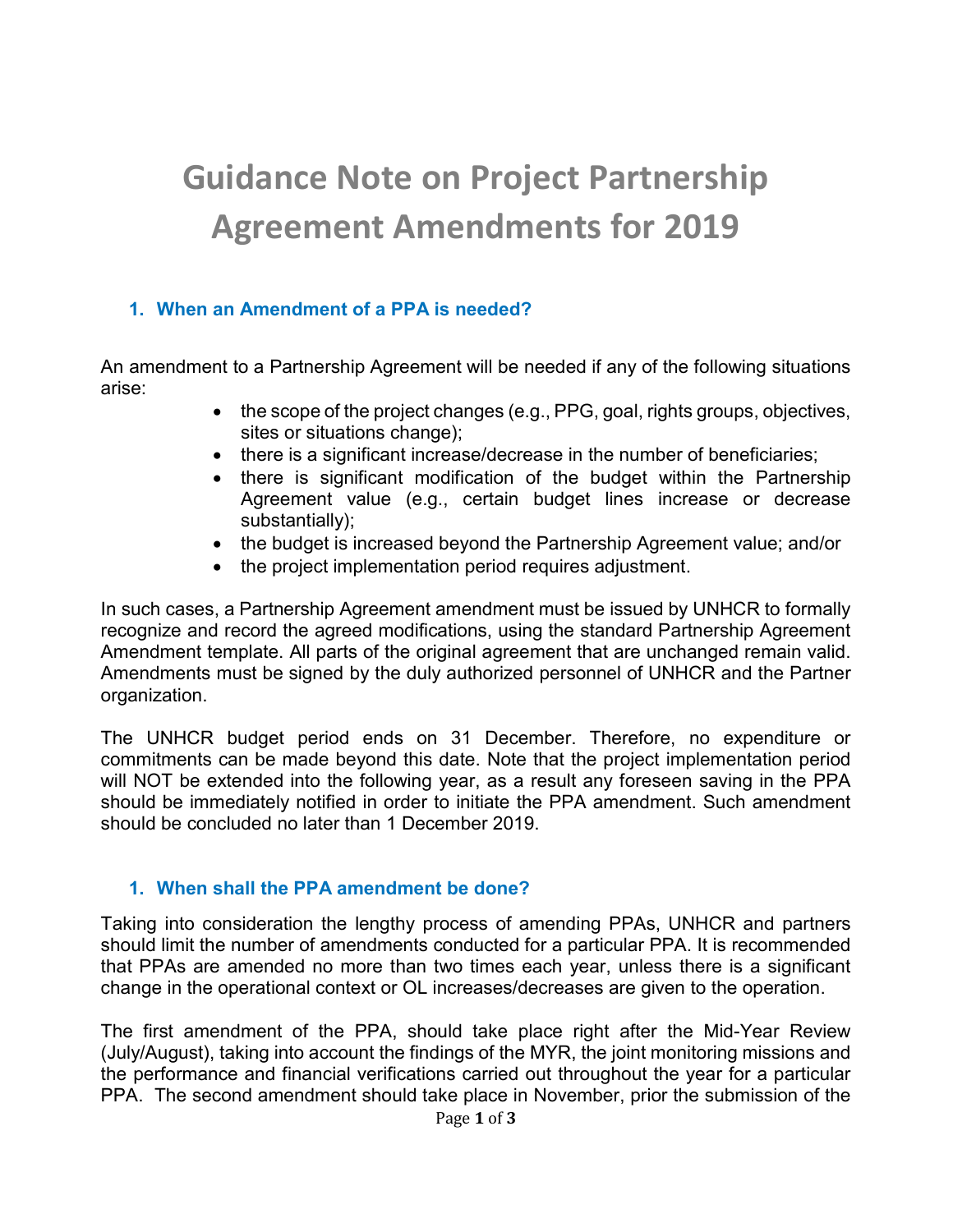partner's interim financial report (due by 10 December), with the purpose of aligning the PPA to the current situation. Such amendment should be signed and concluded by 1 December 2019 the latest.

### 2. Who initiate the PPA Amendments?

PPA amendment should be initiated either by UNHCR or the Partner Country Office. UNHCR will normally initiate the amendment when additional funds are allocated to a respective partner, based on austerity measures, and/or change on the scope of the project.

The partner should initiate the PPA amendment especially when there is a need for a budget realignment, or the partner foresee that not all the activities will be implemented as per current PPA and there may be potential savings in the intervention.

Note that an amendment of the PPA can be done for the entire PPA and not just a part of it. It is therefore imperative that Partner's country offices coordinate with their respective offices when an amendment is needed. This is key especially for those PPA working in different regions (UNHCR Sub offices area of responsibility).

While discussion will be held at field level, it is the responsibility of the Partner's Country Office to formally submit the PPA amendment to UNHCR Country office and informing relevant UNHCR sub-offices. Such amendment request should be in line with the discussions done at field level.

#### 3. What is a Letter of Authorization and who authorise such changes?

Recognising that amendments of PPAs is a tedious process that cannot be performed regularly, as a temporary measure, UNHCR may provide, upon request from the Partner, an authorization letter approving a change in the current PPA. Please note that this authorization letter is not legally binding and therefore it is just a transition measure until the PPA is amended.

Please refer to Article 13.7 of the current Partnership agreement:

#### "13.7 Any direction given to the Partner by anyone to incur costs related to this Agreement shall be considered unauthorized and such costs shall be borne entirely by the Partner unless the cost is authorized in Project Budget (Annex B)."

It is therefore, partner's responsibility to ensure that any approval made by UNHCR is included in the PPA when an amendment is made and no later than 1 December 2019.